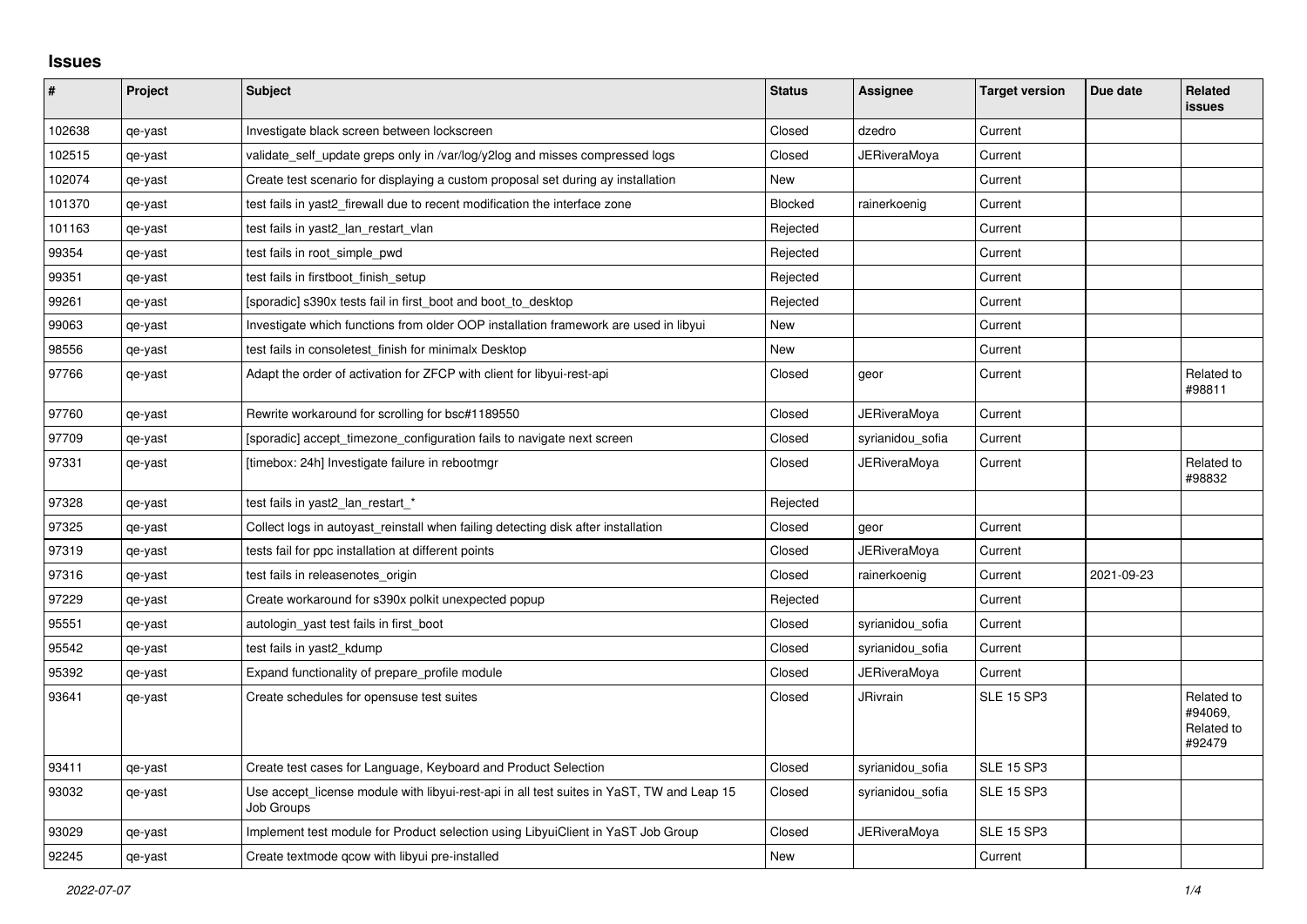| $\vert$ # | Project                  | <b>Subject</b>                                                                               | <b>Status</b> | <b>Assignee</b>     | <b>Target version</b> | Due date | Related<br><b>issues</b> |
|-----------|--------------------------|----------------------------------------------------------------------------------------------|---------------|---------------------|-----------------------|----------|--------------------------|
| 92242     | qe-yast                  | Create the conditions for libyui tests on textmode running system                            | Rejected      |                     |                       |          |                          |
| 91830     | qe-yast                  | Investigate if a change of DH version for TLS negotiation can fix 'remote_controller' module | Resolved      | oorlov              | <b>SLE 15 SP3</b>     |          |                          |
| 91677     | qe-yast                  | [sporadic] test fails in validate_fs_table                                                   | Rejected      |                     | <b>SLE 15 SP3</b>     |          | Related to<br>#91755     |
| 91425     | qe-yast                  | [sporadic] aarch64 tests incomplete "associated worker re-connected but abandoned the job"   | New           |                     | Current               |          |                          |
| 91350     | qe-yast                  | [timeboxed:16h][sporadic] test fails in verify_undelete_snapshots                            | Closed        | riafarov            | <b>SLE 15 SP3</b>     |          |                          |
| 91136     | qe-yast                  | Textmode test suite fails for s390x-kvm                                                      | Rejected      | riafarov            | <b>SLE 15 SP3</b>     |          |                          |
| 91130     | qe-yast                  | Use libyui for btrfs_libstorage-ng ipmi and zVM                                              | Closed        | riafarov            | <b>SLE 15 SP3</b>     |          |                          |
| 90851     | qe-yast                  | SLE 15 SP3 Release Candidate 2 exploratory testing                                           | Resolved      | syrianidou_sofia    |                       |          |                          |
| 90692     | openQA<br>Infrastructure | [sporadic] script_output getting wrong output on aarch64                                     | Rejected      |                     |                       |          |                          |
| 90350     | qe-yast                  | Add yast2_system_settings for ncurses                                                        | New           |                     | future                |          |                          |
| 89932     | qe-yast                  | [sporadic] stabilize partitioning_firstdisk                                                  | Closed        | riafarov            | <b>SLE 15 SP3</b>     |          |                          |
| 89494     | qe-yast                  | Validate editing partition for mount_by options                                              | New           |                     | future                |          |                          |
| 88480     | qe-yast                  | [sporadic] boot_encrypt doesn't unlock encrypted disk for cryptlvm@ppc64le                   | Closed        | syrianidou_sofia    | <b>SLE 15 SP3</b>     |          |                          |
| 87725     | openQA Project           | MULTIPATH backend variable doesn't set HDDMODEL for aarch64                                  | New           |                     | future                |          |                          |
| 87646     | qe-yast                  | Create autoyast test using btrfs quota limit                                                 | Closed        | oorlov              | <b>SLE 15 SP3</b>     |          |                          |
| 81310     | qe-yast                  | [sporadic][timeboxed:10h] test fails in mediacheck on svirt uefi                             | Resolved      | oorlov              | future                |          |                          |
| 81248     | qe-yast                  | test fails in snapshots_small_root on aarch64                                                | Rejected      | riafarov            | <b>SLE 15 SP3</b>     |          |                          |
| 80474     | qe-yast                  | Implement check for emergency shell in case bootloader is stuck                              | New           |                     | future                |          |                          |
| 80276     | qe-yast                  | [sporadic][timeboxed:12h] autoyast_reinstall@s390x-kvm-sle12 fails in installation           | Closed        | riafarov            | <b>SLE 15 SP3</b>     |          |                          |
| 80272     | qe-yast                  | Adapt yast2_expert_partitioner (before: yast2_storage_ng) in ppc64le to use libyui           | Closed        | <b>JERiveraMoya</b> | <b>SLE 15 SP3</b>     |          | Blocked by<br>#80840     |
| 80220     | qe-yast                  | test choses wrong product for installation                                                   | Rejected      | riafarov            | <b>SLE 15 SP3</b>     |          |                          |
| 80216     | qe-yast                  | Adjust home_encrypted scenario for the UI changes in the Expert Partitioner                  | Resolved      | syrianidou_sofia    | <b>SLE 15 SP3</b>     |          |                          |
| 80212     | qe-yast                  | Adjust cryptivm scenario for the UI changes in the Expert Partitioner                        | Rejected      | riafarov            | <b>SLE 15 SP3</b>     |          |                          |
| 80210     | openQA Tests             | [ppc64le] ppc64le-hmc tests fail in bootloader_start                                         | Rejected      | riafarov            |                       |          |                          |
| 80206     | qe-yast                  | Adjust msdos scenario for the UI changes in the Expert Partitioner                           | Closed        | JRivrain            | <b>SLE 15 SP3</b>     |          |                          |
| 80204     | qe-yast                  | Adjust lvm+resize_root scenario for the UI changes in the Expert Partitioner                 | Closed        | riafarov            | <b>SLE 15 SP3</b>     |          |                          |
| 76888     | qe-yast                  | Unit test for yast2-metapackage-handler OneClickInstallWorkerFunction.rb (part II)           | Closed        | syrianidou_sofia    | <b>SLE 15 SP3</b>     |          |                          |
| 76885     | qe-yast                  | Unit test for yast2-metapackage-handler OneClickInstallWorkerFunction.rb (part I)            | Resolved      | oorlov              | <b>SLE 15 SP3</b>     |          |                          |
| 76882     | qe-yast                  | Unit test for yast2-metapackage-handler OneClickInstall.rb (part II)                         | Resolved      | syrianidou_sofia    | future                |          |                          |
| 76879     | qe-yast                  | Unit test for yast2-metapackage-handler OneClickInstall.rb (part I)                          | Resolved      | syrianidou_sofia    | <b>SLE 15 SP3</b>     |          |                          |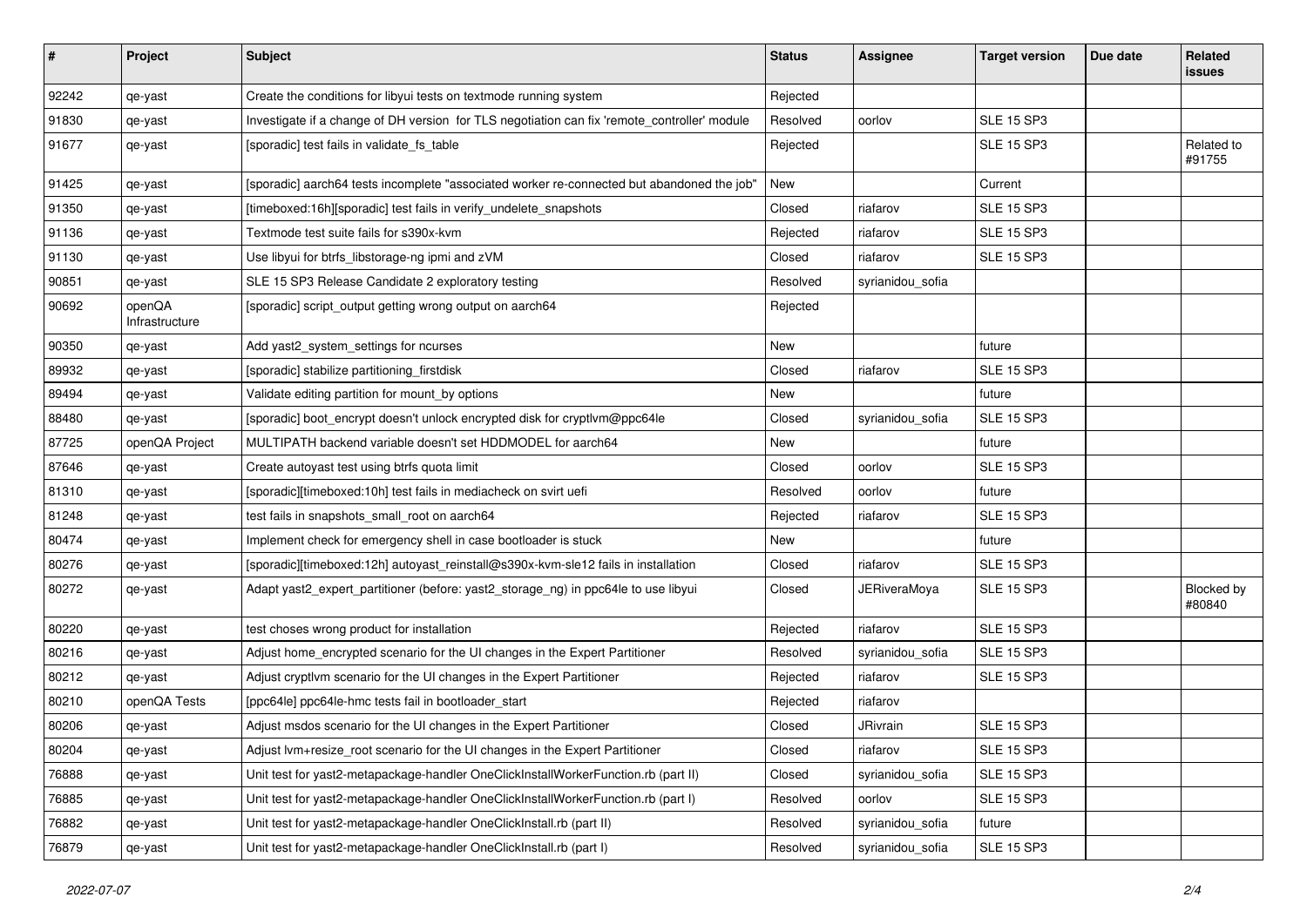| $\sharp$ | Project        | <b>Subject</b>                                                                                           | <b>Status</b> | Assignee            | <b>Target version</b> | Due date   | Related<br>issues                                                                                  |
|----------|----------------|----------------------------------------------------------------------------------------------------------|---------------|---------------------|-----------------------|------------|----------------------------------------------------------------------------------------------------|
| 75424    | qe-yast        | [sporadic] test fails in force_scheduled_tasks                                                           | Closed        | <b>JERiveraMoya</b> | <b>SLE 15 SP3</b>     |            |                                                                                                    |
| 73642    | qe-yast        | Modify allmodules+allpatterns+registration test suite                                                    | Closed        | riafarov            | <b>SLE 15 SP3</b>     |            | Related to<br>#73645                                                                               |
| 73477    | qe-yast        | Modify firstboot configuration for yast2_firstboot_custom                                                | Closed        | JRivrain            | <b>SLE 15 SP3</b>     |            |                                                                                                    |
| 73474    | qe-yast        | Add more modules to yast2 firstboot                                                                      | Closed        | JRivrain            | <b>SLE 15 SP3</b>     |            |                                                                                                    |
| 73471    | qe-yast        | Enable yast2 firstboot in textmode                                                                       | Closed        | JRivrain            | <b>SLE 15 SP3</b>     |            |                                                                                                    |
| 73363    | qe-yast        | sporadic failure for btrfs libstorage-ng@64bit-ipmi                                                      | Closed        | riafarov            | <b>SLE 15 SP3</b>     |            |                                                                                                    |
| 73306    | qe-yast        | [y][timeboxed:20h] test fails in await_install                                                           | Blocked       | JERiveraMoya        | Current               |            |                                                                                                    |
| 73096    | qe-yast        | [sporadic] msdos test fails in validate fs table                                                         | Rejected      | JRivrain            | <b>SLE 15 SP3</b>     |            |                                                                                                    |
| 73093    | qe-yast        | [y] test fails in installation                                                                           | Rejected      |                     |                       |            |                                                                                                    |
| 72184    | openQA Tests   | [virtualization][y] Select_console fails sporadically for svirt-xen-hvm                                  | New           |                     | future                |            |                                                                                                    |
| 71653    | openQA Tests   | [y][timeboxed:20h] Investigate sporadic failure in prepare_test_data                                     | Resolved      | syrianidou_sofia    | SLE 15 SP3            | 2020-10-06 |                                                                                                    |
| 71641    | openQA Tests   | [y] test fails in sshd for ppc64le-hmc-4disk                                                             | Resolved      | riafarov            | <b>SLE 15 SP3</b>     | 2020-10-06 |                                                                                                    |
| 71638    | openQA Tests   | [y] test fails in validate_fs_table                                                                      | Rejected      |                     |                       |            |                                                                                                    |
| 71122    | qe-yast        | [y][timeboxed:12h] Organize and open tickets for yast-matepackage-handler unit test                      | Resolved      | syrianidou_sofia    | <b>SLE 15 SP3</b>     |            |                                                                                                    |
| 71116    | qe-yast        | [y] Add OpenQA test for OneClickInstall                                                                  | Closed        | <b>JERiveraMoya</b> | <b>SLE 15 SP3</b>     |            |                                                                                                    |
| 69754    | openQA Tests   | [y][u] tests fail in bootloader_start for ppc64le - PowerVM workers not available                        | Resolved      | szarate             | <b>SLE 15 SP3</b>     |            | Related to<br>#69406,<br>Related to<br>#68980,<br>Related to<br>#68977, Has<br>duplicate<br>#70474 |
| 69751    | openQA Tests   | [y] Module validate_encrypt fails on s390x-kvm-sle12                                                     | Resolved      | riafarov            | <b>SLE 15 SP3</b>     | 2020-09-08 | Has<br>duplicate<br>#69991                                                                         |
| 69658    | openQA Tests   | [y] test fails in yast2_control_center                                                                   | Resolved      | riafarov            | <b>SLE 15 SP3</b>     |            |                                                                                                    |
| 69655    | qe-yast        | [y][timeboxed:12h] Modify check in autoyast installation test                                            | Resolved      | ybonatakis          | <b>SLE 15 SP3</b>     | 2020-10-06 |                                                                                                    |
| 69634    | qe-yast        | [y][timeboxed:24h] Add unit test for yast-metapackage-handler                                            | Resolved      | syrianidou_sofia    | future                |            |                                                                                                    |
| 69313    | openQA Project | When using refspec for ppc for a particular job, PRODUCTDIR is set wrong                                 | Resolved      | Xiaojing_liu        | Ready                 |            |                                                                                                    |
| 68764    | openQA Tests   | [functional][y] yast2_gui@svirt-xen-hvm fails when retriggered, if parent create_hdd_gnome<br>has failed | Rejected      |                     |                       |            |                                                                                                    |
| 67903    | openQA Tests   | [y][functional] Set partial sync for Debug and Source repositories                                       | Resolved      | <b>JERiveraMoya</b> | <b>SLE 15 SP3</b>     | 2020-07-14 |                                                                                                    |
| 67822    | openQA Project | [tools] When using refspec for svirt-xen-hvm, openQA-SUT-2 fails                                         | Resolved      | okurz               |                       | 2020-06-23 |                                                                                                    |
| 67732    | openQA Tests   | [functional][y] Add yast2_lang module for other than 64bit machines                                      | Resolved      | oorlov              | <b>SLE 15 SP3</b>     | 2020-07-14 |                                                                                                    |